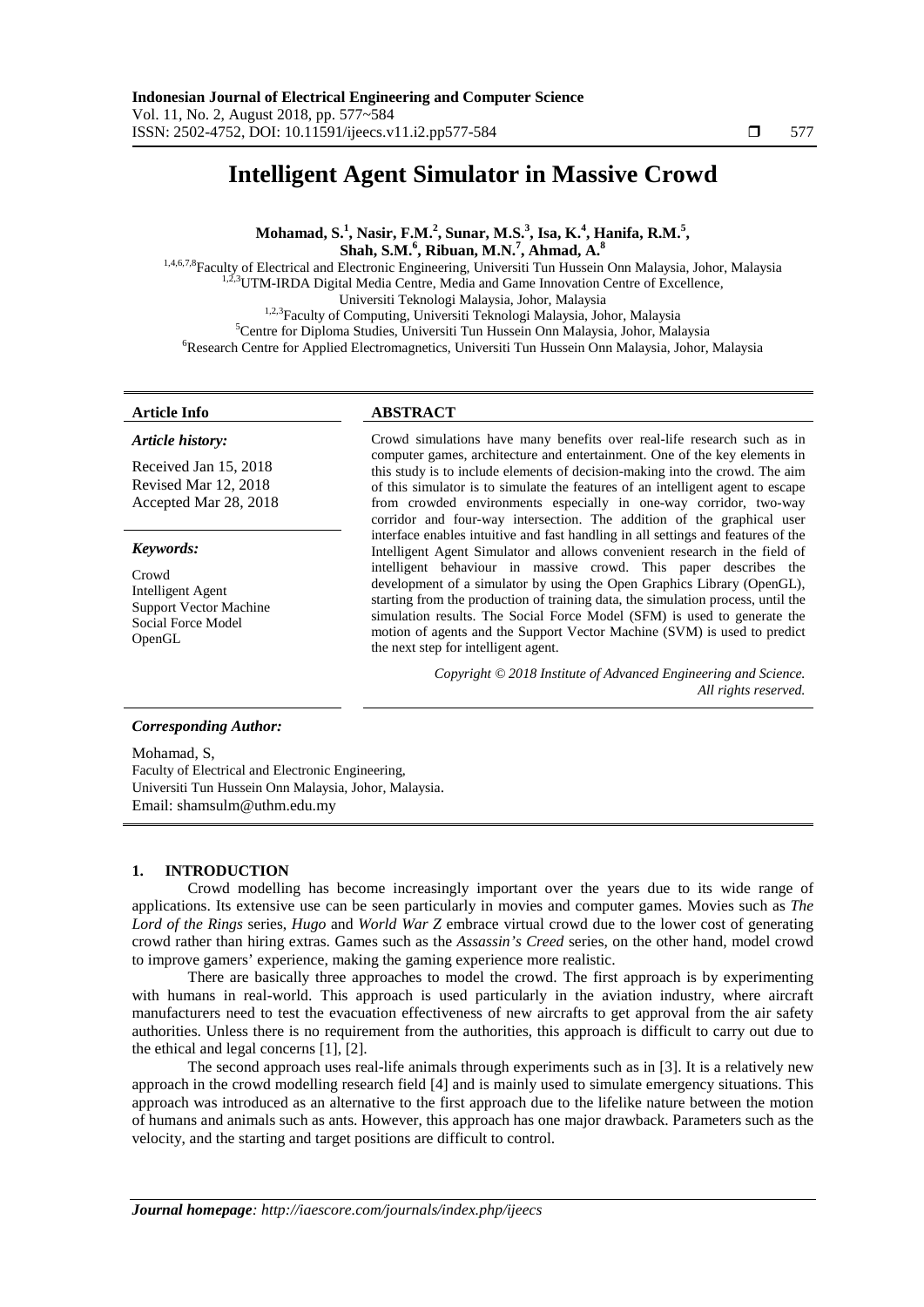The third approach requires researchers to develop a simulation in order to create the virtual crowd [5], [6]. This is the logical approach for most researchers due to the constraints and drawbacks of earlier mentioned approaches. There are many ways to develop the simulation system. This includes the use of analysis and designing tools such as MATLAB, game engines such as Unity and graphics Application Programming Interface (API) such as the Open Graphics Library (OpenGL) [7], [8].

Therefore, the purpose of this work is to develop an intelligent agent that can make decisions for the next step position in a dense crowd simulation within the shortest time possible. Since it is difficult to describe the decision rules in an explicit form, a machine learning technique which is the Support Vector Machines (SVMs) by Vapnik is implemented. SVM is widely used in many fields such as image classification [9], [10], motion rules learning [11] and walking motion recognition [12]. The results of this work are shown in the Intelligent Agent in Massive Crowd Simulator. This simulator clearly shows how the intelligent agent can decide which route to choose to reach the target position. The user can make several choices such as agent type, agent form, number of agents and others.

# **2. RESEARCH METHOD**

The system is divided into two main components. The first component is the training component which is responsible for the training of intelligent agent, while the second component is the simulation system which is responsible for simulating the decision-making capability of the intelligent agent in the Social Force Model (SFM) environment.

#### **2.1 Agent Control and Collision Avoidance using SFM**

The SFM was originally introduced by [13], and is one of the microscopic techniques in crowd simulation. It presents an idea that the internal motivation of agents to perform certain movements will affect their motion. Throughout the years, many improvements are made to the original model. One of the latest improvements is made by the researchers in [14]. In their research, the model parameters are calibrated to match the results of the experiments they have conducted in the real-world crowd.

The model describes the motion of an agent as the combination of a driving force component and two repulsive force components. Each component is calculated for every agent in the simulation. For every agent *i*, its social force  $f_i$  can be represented by Equation (Equation) 1. The relationship of these components with its surroundings is illustrated in Figure 1.

$$
f_i = f_i^0 + f_i^{wall} + f_i^{agents}
$$
 (1)



Figure 1. Social forces

The first component  $f_i^0$ , is the driving force for agent *i*. It reflects the motivation of the agent to move towards its target position. This motivation can be represented by Equation 2. Parameter  $u_i^0$  represents the desired speed, parameter  $p_i^{target}$  represents the target position, parameter  $p_i$  represents the current position, parameter  $v_i$  represents the current velocity and parameter  $\tau$  represents the relaxation time with a value of  $0.54$  seconds. Note that the relaxation time is the time taken by agent  $i$  to approach the desired velocity. Also, unless stated otherwise, all constant values pertaining to the motion of agents in this work, follow the recommendations made by [14], which are based on the actual experiment that has been carried out.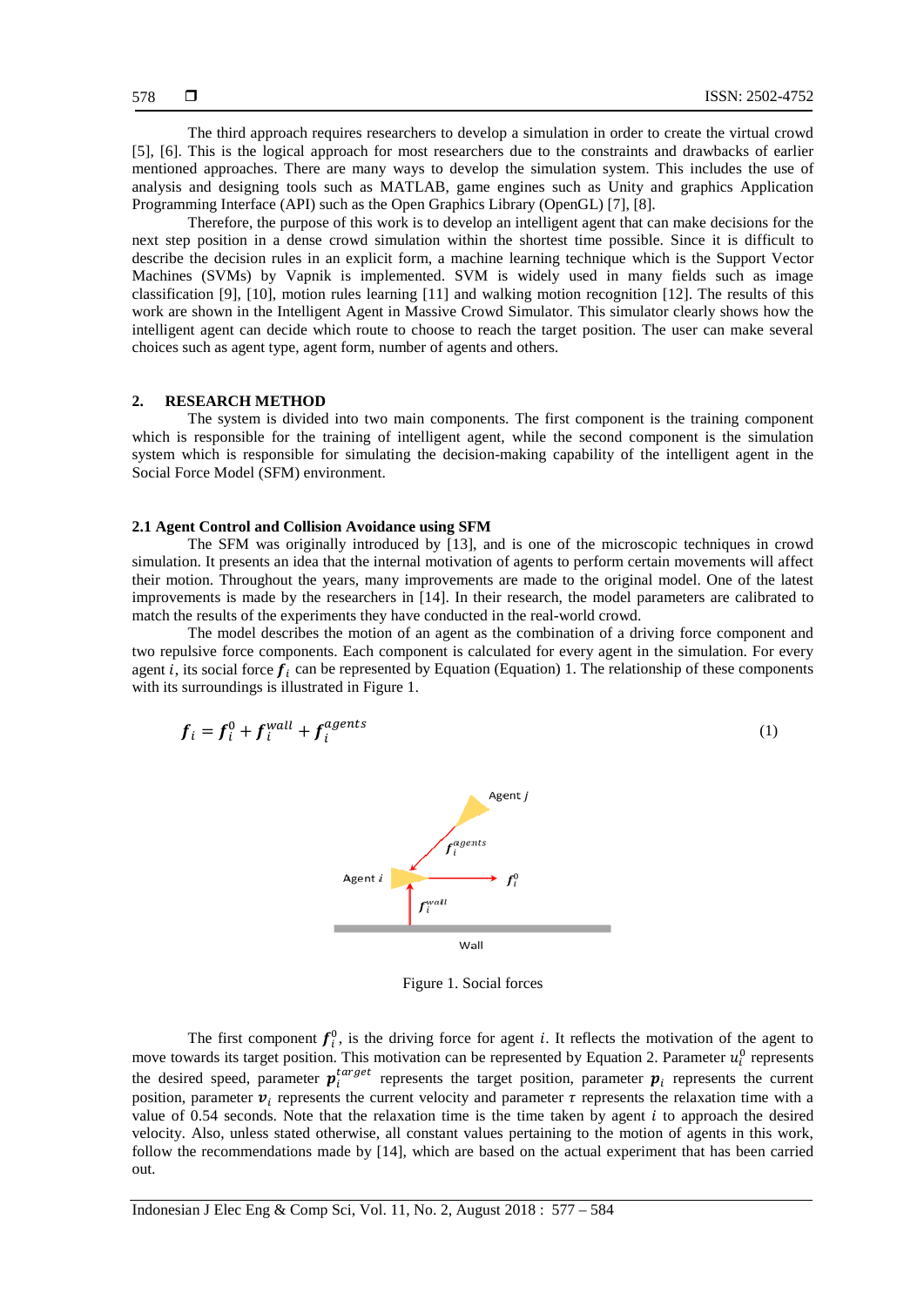$$
f_i^0 = \frac{u_i^0 \left( \frac{\boldsymbol{p}_i^{target} - \boldsymbol{p}_i}{\|\boldsymbol{p}_i^{target} - \boldsymbol{p}_i\|} \right) - \boldsymbol{v}_i}{\tau}
$$
(2)

The second component  $f_i^{wall}$ , is the repulsive force between agent *i* and the obstacle wall. It describes the effects of interaction between them, as shown in Equation 3. Parameter  $d_w$  is the shortest distance between agent  $i$  and the wall, parameters  $a$  and  $b$  are constants with values of 3 and 0.1, respectively; and parameter  $e_i^{wall}$  represents a unit direction vector from agent *i* to the nearest point on the wall.

$$
f_i^{wall} = -a^{-\frac{d_w}{b}} e_i^{wall} \tag{3}
$$

The final component  $f_i^{agents}$ , is the sum of repulsive forces between agent *i* and other agents *j*. It describes the effects of interaction between them, as shown in Equation 4. The interaction effects between agents  $i$  and  $j$  can be described in terms of speed and directional changes. The first effect which is represented by  $f_u$ , describes the deceleration along the interaction direction  $t_{ij}$ . The second effect, on the other hand, is represented by  $f_\theta$ , describing the directional changes along  $n_{ij}$ , where  $n_{ij}$  is the normal vector of  $t_{ij}$  oriented to the left. The deceleration and directional changes effects are described in Equation 5 and 6, respectively.

$$
f_i^{agents} = \sum_{j \neq i} (f_u t_{ij} + f_\theta n_{ij})
$$
\n(4)

$$
f_u = -Ae^{-\frac{di_j}{B} - (n'B\theta_{ij})^2}
$$
\n<sup>(5)</sup>

$$
f_{\theta} = -AKe^{-\frac{d_{ij}}{B} - (nB\theta_{ij})^2}
$$
 (6)

In both Equation 5 and 6, parameter A is a constant with a value of 4.5 and parameter  $d_{ij}$  represents the distance between both agents, i and j. Both parameters  $n'$  and  $n$  are the angular interaction constants with values of 3 and 2, respectively. Parameter  $\theta_{ij}$  denotes the angle between  $t_{ij}$  and  $e_{ij}$ , where  $t_{ij}$  is the result of the calculation made by using Equation 7 and  $e_{ij}$  is a unit vector pointing from agent *i* to *j*. Parameter *B* is calculated from Equation 8. Parameter K used in Equation 6 represents the sign of  $\theta_{ij}$  that can be obtained by dividing the value of  $\theta_{ij}$  by the absolute value of  $\theta_{ij}$ .

$$
\boldsymbol{t}_{ij} = \frac{\boldsymbol{D}_{ij}}{\|\boldsymbol{D}_{ij}\|} \tag{7}
$$

$$
B = \gamma \|\mathbf{D}_{ij}\| \tag{8}
$$

$$
\boldsymbol{D}_{ij} = \lambda (\boldsymbol{v}_i - \boldsymbol{v}_j) + \boldsymbol{e}_{ij} \tag{9}
$$

Parameter  $D_{ij}$  in both Equation 7 and 8 represents the interaction vector between both agents, *i* and *j*, which is calculated by using Equation 9. Parameter  $\gamma$  in Equation 8 and parameter  $\lambda$  in Equation 9 are constants with values of 0.35 and 2, respectively, where the former parameter denotes the speed interaction and the later parameter represents a weight reflecting the relative importance of velocity against the position vector. Parameters  $v_i$  and  $v_j$  are the velocity of agents *i* and *j*, respectively.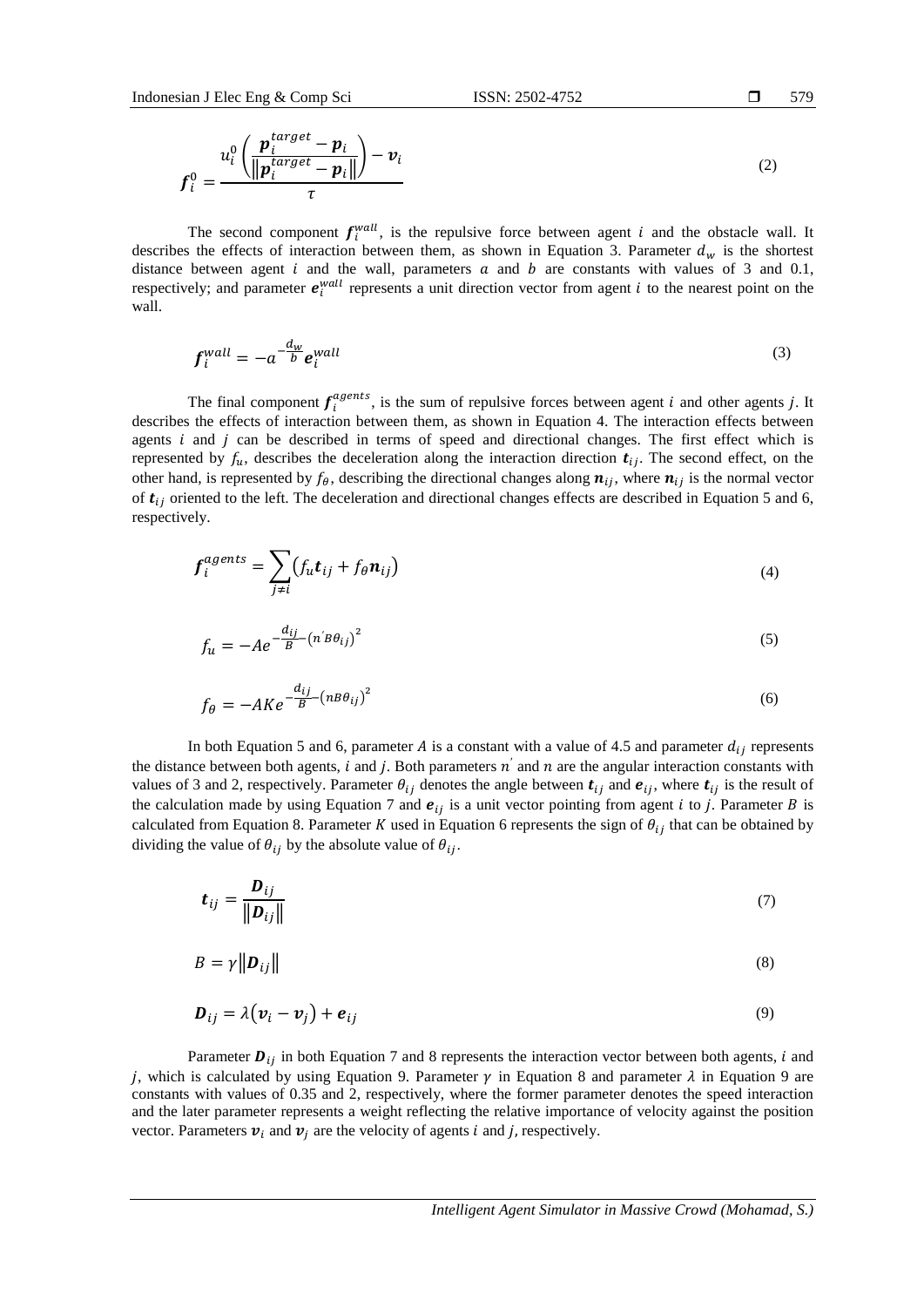#### **2.2 Intelligent Agent Training Input**

The training input consists of 18 features as shown in Table 1.

| Agent                    | Number of Features | <b>Detail of Features</b>   |
|--------------------------|--------------------|-----------------------------|
| <b>Intelligent Agent</b> | 2                  | velocity x, vx <sub>0</sub> |
|                          |                    | velocity y, vyo             |
| Nearby Agent #1          | $\overline{4}$     | position $x, px_1$          |
|                          |                    | position y, py <sub>1</sub> |
|                          |                    | velocity x, vx1             |
|                          |                    | velocity y, vy <sub>1</sub> |
| Nearby Agent #2          | $\overline{4}$     | position $x, px_2$          |
|                          |                    | position $y, py_2$          |
|                          |                    | velocity $x, yx_2$          |
|                          |                    | velocity y, vy2             |
| Nearby Agent #3          | $\overline{4}$     | position $x, px_3$          |
|                          |                    | position y, py <sub>3</sub> |
|                          |                    | velocity x, vx <sub>3</sub> |
|                          |                    | velocity y, vy <sub>3</sub> |
| Nearby Agent #4          | $\overline{4}$     | position $x, px_4$          |
|                          |                    | position y, py <sub>4</sub> |
|                          |                    | velocity x, vx <sub>4</sub> |
|                          |                    | velocity y, vy <sub>4</sub> |

Table 1. Eighteen (18) Features for Training Input

In this work, half ellipse of influence is used to get the first four of the most significant nearby agents. This idea is similar to the Personal Reaction Bubble (PRB) in [15].



Figure 2. Graphical User Interface (GUI) for get training input

Figure 2 shows seven waypoints that the agents may pass. These seven waypoints are also known as class labels. The combination of class labels and 18 features is also known as the training data for SVM.

The agent is red is the agent that is being trained for making decisions (intelligent agent), while the agents in black are its neighbouring agents. Depending on the predetermined variable, the number of neighbouring agents can vary between 4, 5 or 6 agents. The intelligent agent is always initially position at the origin on the local coordinate system and has a fixed target along the  $y$ -axis as shown in Figure 2. Each neighbouring agents on the other hand, have random initial and target positions, both on the local coordinate system. During each training iteration, all agents will automatically move using the SFM as their control mechanism. Then, based on the trailing path coloured in orange, the user will select the best avoidance waypoint for the intelligent agent.

# **2.3 Simulation of Intelligent Agent and Other Agents**

This research utilizes the OpenGL to visualize the position, movement and interaction of all agents in the scene. The scene is created in two-dimensional (2D) visualization since this research focuses on the behavioural aspect, rather than producing a high-quality visualization. All agents are represented in a circle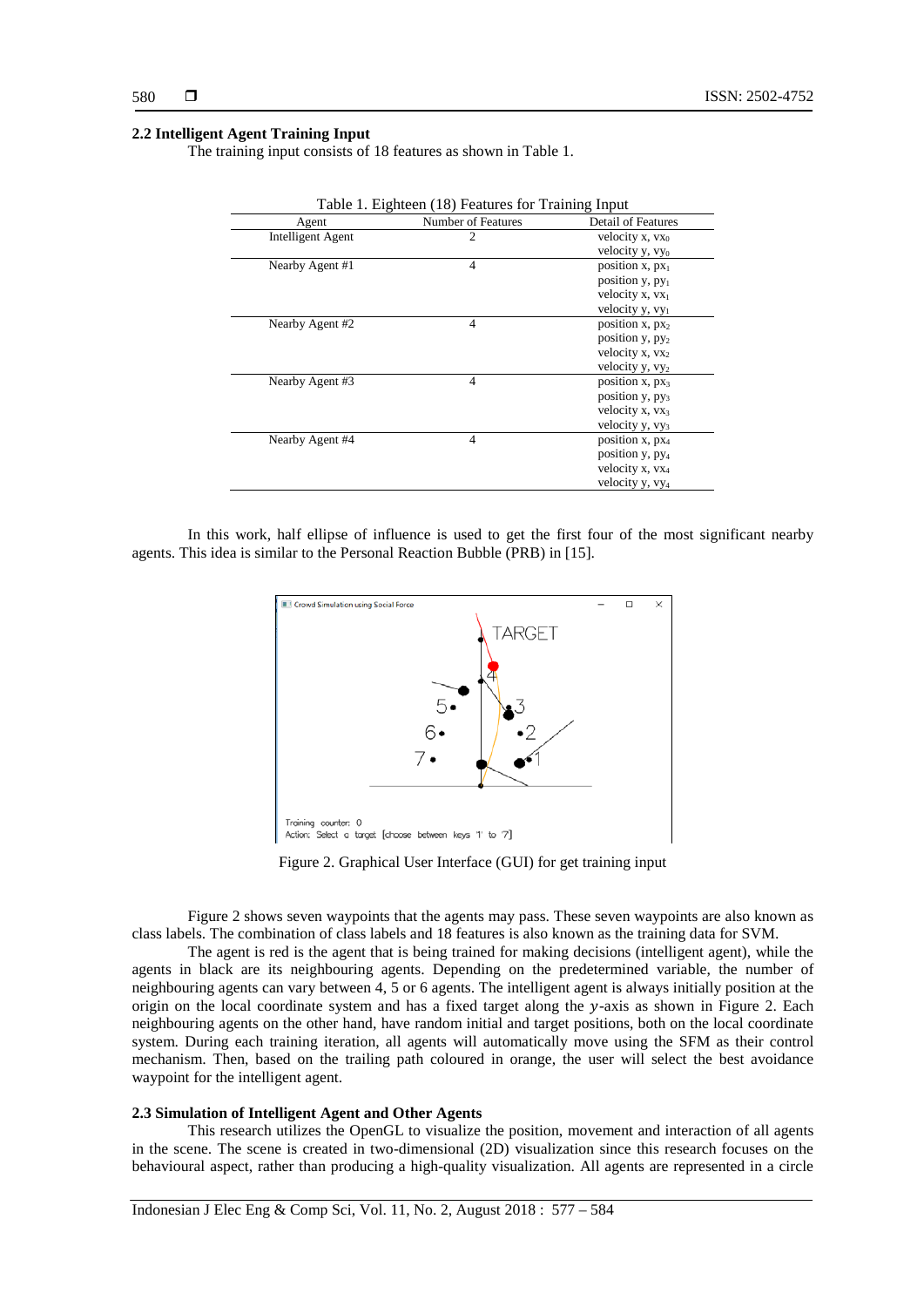shape where the intelligent agent is coloured in red while the other agents is coloured in black. The agents have random initial and target positions. Obstacle walls, on the other hand, are represented with lines. The position of the walls is predetermined depending on the situation being simulated.

Each agent has four important parameters to control its motion. The parameters are position  $p_i$ , velocity  $v_i$ , maximum speed  $u_i^{max}$ , and target position or positions. Additionally, each target position is represented by a disk with a centre position  $p_i^{target}$  and radius  $r_i^{target}$ .

Three different situations are defined to test and experiment the proposed technique. The situations are the one-way corridor simulating the unidirectional flow of other agents, the two-way corridor simulating the bidirectional flow of other agents and finally, the four-way junction simulating the crossing flow of other agents. Note that, in all these situations, the intelligent agent will cross the flow of other agents.

# **3. RESULTS AND ANALYSIS**

# **3.1 Control Window**

Figure 3 shows a control window where users can select multiple options. The window is divided into two main sections. The first section, groups the parameters to manage the simulation aspect of the system. There are two types of agents that the users can choose which is either normal or intelligent. Users can also choose the types of situations whether it is the one-way corridor, the two-way corridor or the fourway junction. Options for the number of agents are 100, 200, 300 or 400. For intelligent agents, the training models that the users can use for decision making are the training models for 4 agents, 5 agents and 6 agents or the combination of all three models. The users can click on the simulation button to start the simulation, the stop button to stop the simulation and the reset button to reset the simulation. The second section, groups the settings to manage the display aspect of the simulation. There are two forms to represent an agent which is either a triangle or circle. The users can also choose to display the statistics, velocity vector, vector to target and trailing path.



Figure 3. Control window

#### **3.2 Simulation Window**

Figure 4 shows an example of simulation in the case of an intelligent agent in a one-way corridor situation. The intelligent agent will move from the initial position to the target position while the other agents will move from left to right. The line at each agent shows the velocity vector for each agent, with each agent having different direction and length. This situation will create a high force from left to right. The intelligent agent will try to resist this force as the intelligent agent will move from top to bottom. The time taken for the intelligent agent to travel from the initial position to the target is displayed and recorded as part of the statistical analysis.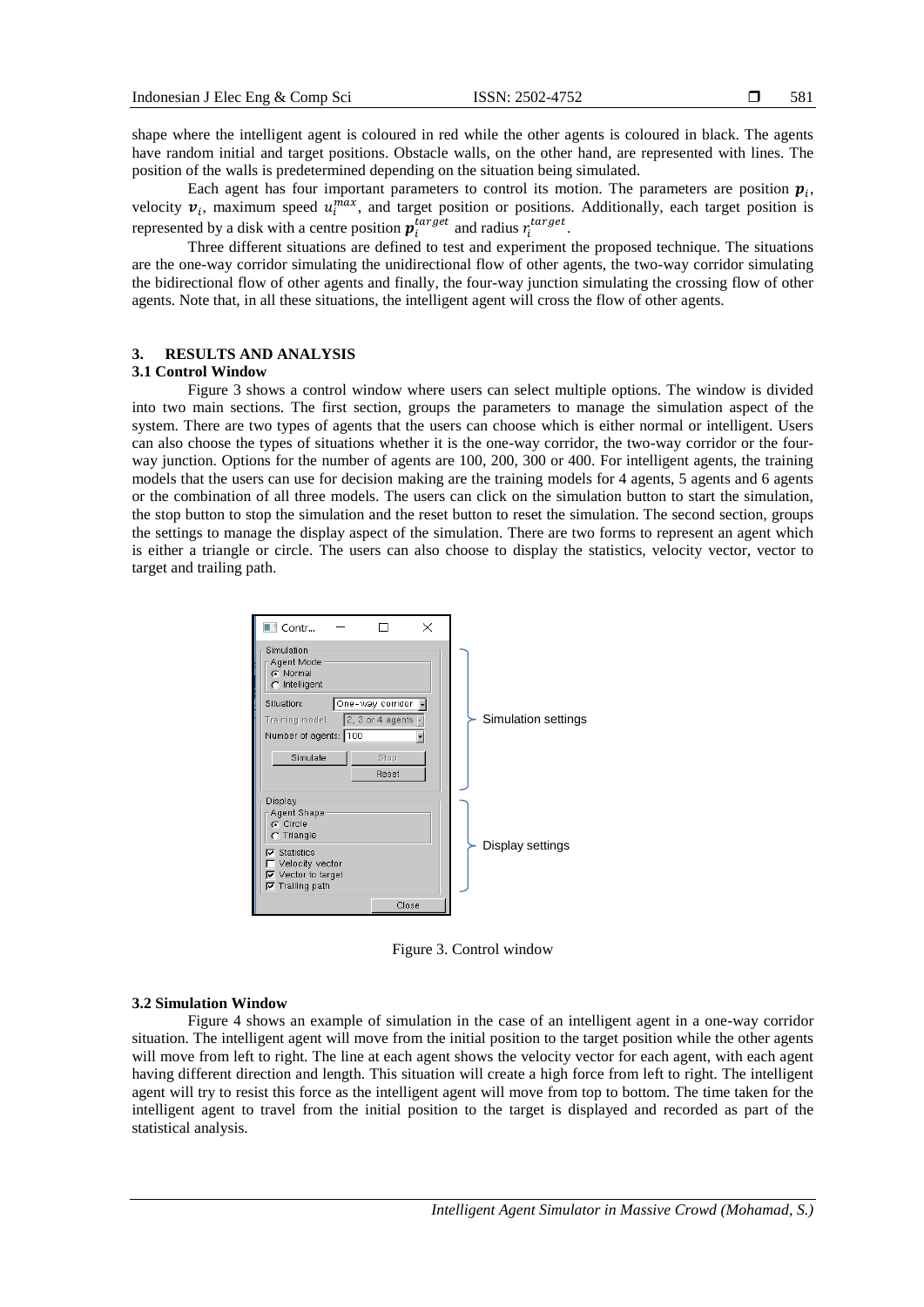

Figure 4. Intelligent agent in one-way corridor situation



Figure 5. Normal agent in two-way corridor situation

Figure 5 shows a normal agent in a two-way corridor where some agents move from left to right while others move from right to left. The force is more balanced as compared to the one-way corridor. Since a normal agent is selected as the agent mode, there are no agents that are coloured in blue (agent or agents within the neighbourhood of the intelligent agent).



Figure 6. Intelligent agent in four-way junction situation

Figure 6 shows the intelligent agent simulation in a four-way junction situation. Note that there are agents moving from left to right, right to left, top to bottom and from bottom to top. There are four blue agents which are the four neighbouring agents nearest to the intelligent agent. These neighbouring agents need to be considered when the intelligent agent is deciding the best route to take.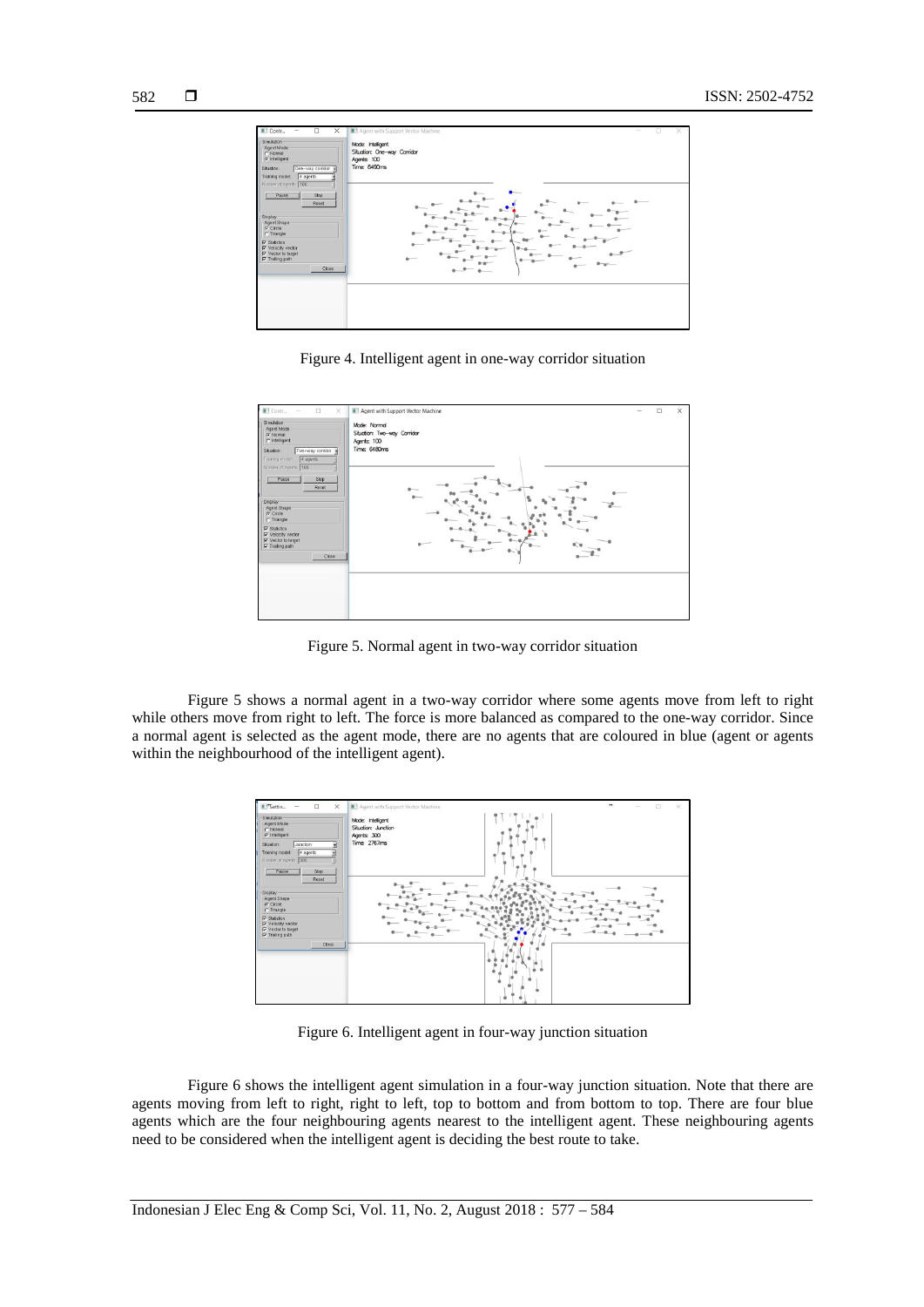#### **3.3 Discussion**

Based on the graph in Figure 7(a), when the number of agents is sparse (100 agents) in the one-way corridor, the intelligent agent reached the target at almost the same time as the normal agent. However, by increasing the number of agents from 200 to 400 and thus, making the scene more crowded, the result is different. The intelligent agent would reach the target faster than the normal agent. Similar analysis is also derived in the two-way corridor where the intelligent agent reaches the target in a shorter period of time as compared to the normal agent as shown in Figure 7(b). This shows that the intelligent agent is suitable to be used in crowded areas.



Figure 7. Comparison between normal agent and intelligent agent simulation based on number of agents



Figure 8. Path trailing comparison in crowded and sparse areas

Figure 8 shows the trailing path between the crowded and sparse areas. Crowded areas have a higher force as compared to the sparse areas. This will make it more difficult for the intelligent agent to get to the target because there is a higher force from left to right. It can also be observed that the trailing path of the intelligent agent will be less direct in crowded areas as compared to the less crowded areas where its path to the target position will be more direct. This simulation shows that when the agents are in a crowded area, they will be more affected by the force surrounding them. Therefore, it will be more difficult for them to decide the best route to take.

#### **4. CONCLUSION**

Based on the findings obtained, the resulting simulator is proven useful to show the movement of normal agents and intelligent agents in a crowded environment. Some parameters can be altered in the control window to make it easier for the users to carry out the analysis based on the simulation results. In the future, as an addition to the three existing situations, other situations can also be included in this simulator, such as circular movement (i.e. 'tawaf') or random movement, to observe any differences.

#### **ACKNOWLEDGEMENTS**

The authors would like to acknowledge Universiti Tun Hussein Onn Malaysia (UTHM) for the funding of this work under the Tier-1 Research Grant (U849).